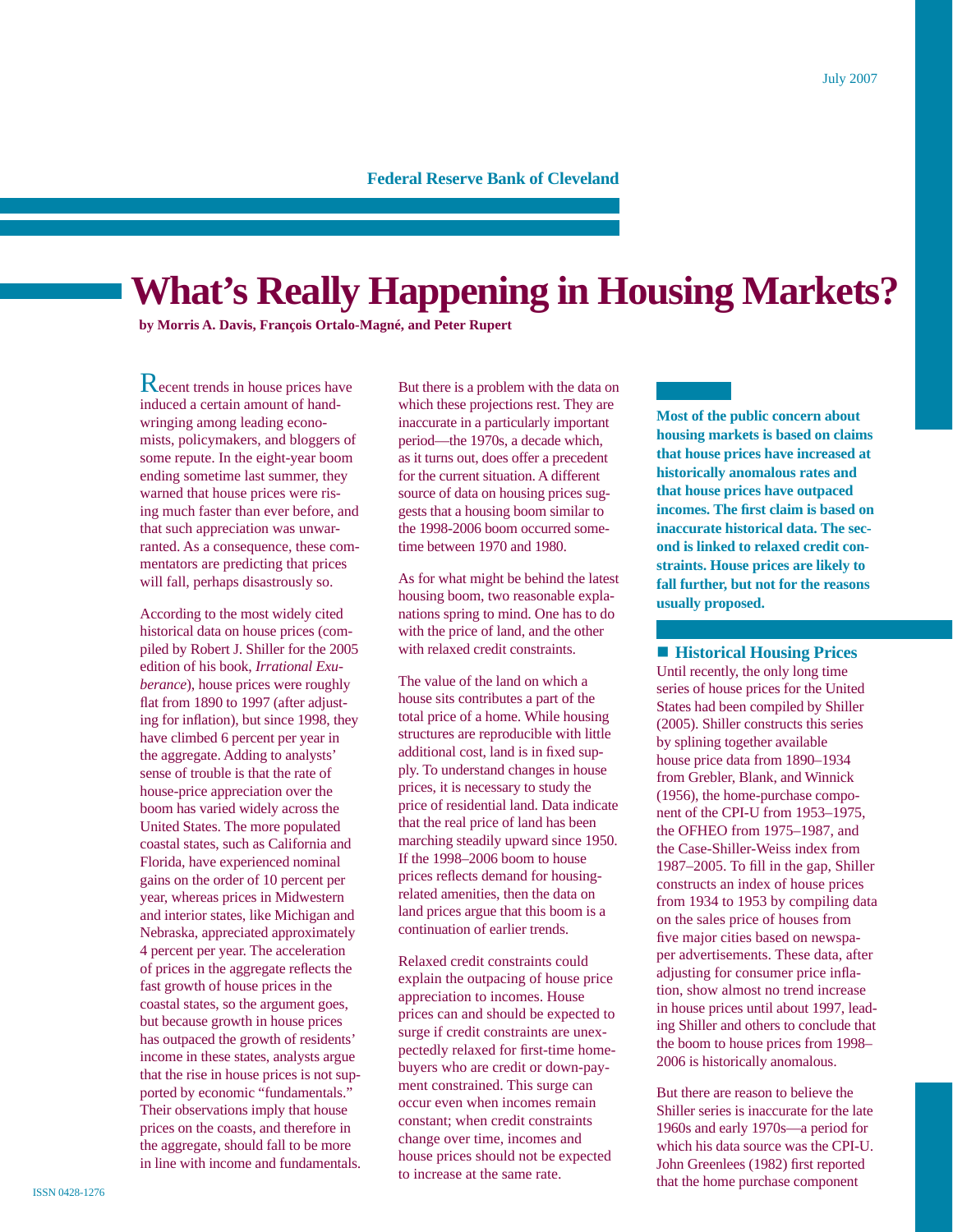#### **FIGURE 1 NATIONAL HOUSE AND LAND PRICE INDEXES, 1950–2000**



1950 1955 1960 1965 1970 1975 1980 1985 1990 1995 2000

Source: Davis and Heathcote (2006).

### **TABLE 1 ESTIMATES OF REAL GROWTH IN HOUSING PRICES ANNUALIZED REAL RATE OF CHANGE)**

| Decade        | <b>Shiller</b><br>2005 | <b>Davis and Heathcote</b><br>2006 |
|---------------|------------------------|------------------------------------|
| 1950–1960     | 0.23                   | 0.10                               |
| 1960–1970     | 0.11                   | 0.62                               |
| 1970–1980     | 1.79                   | 4.35                               |
| 1980–1990     | 0.63                   | 1.32                               |
| 1990–2000     | 0.81                   | 1.01                               |
| $2000 - 2006$ | x                      | 6.60                               |

of the CPI-U is significantly biased down—a result of the methodology used to extract the housing data. But Shiller does not correct for the bias when he incorporates the CPI-U housing prices into his series.

Davis and Heathcote (2006) have compiled a long time series of constant-quality house prices by reconciling decade-by-decade changes in the aggregate market value of housing (based on micro data from the Decennial Census of Housing) with year-byyear data on residential investment, as published in the National Income and Product Accounts (NIPA). Although the Shiller series and Davis and Heathcote series differ in every decade, the most pronounced difference between the two series occurs in the 1970s (see table 1). The Davis

and Heathcote data show a real average annual rate of appreciation just shy of 4½ percent per year, whereas the rate of growth of the CPI-U in that decade is less than 2 percent per year. If the Davis and Heathcote data are to be believed, the boom to house prices in 1998–2006 in the aggregate has a close historical precedent in 1970–1980.

# ■ **Land Prices**

Housing prices are based on two components of the house, land and structure. Because increasing the quantity of structures is less costly than increasing the quantity of "good" residential land, any change in the price of housing will largely come from an increase in the demand for land. By "good" we mean land with short commutes, low crime, or other desirable amenities.

On average in the United States, the price of land used for residential purposes has been rising rather steadily since the 1950s (see figure 1).<sup>1</sup> Because the price of land has been rising faster than the cost of structures, land has become a larger proportion of the housing price. This proportion is quite different in different cities across the United States, however. If land's share of house prices is high in a location, then an increase in the demand for land will have a large effect on the price of the house (land plus structure). Conversely, if land is a small component of the overall price, then an increase in the demand for land will have only a small effect on housing prices. What this means is that observing housing prices alone can mask the increase in demand for certain locations.

Changes in the price of land have been large, not only in the coastal cities, but in many of the interior cities as well (see table 2). Indeed, the growth in land prices in St. Louis has far outpaced that in New York, Boston, and San Francisco. The increase in land prices in Minneapolis is roughly the same as that seen in New York City. Of course, the price of land did not appreciate this rapidly for every city in the United States. Four cities located in the Fourth Federal Reserve District were included in the study from which table 3 is taken, and three of these did not see a pronounced change to the price of developed residential land, the exception being Pittsburgh.

The evidence suggests that for the price of land—the component of housing that is in fixed supply—the 1998–2004 period was not a time of unprecedented growth. In addition, although the growth of housing prices took place mainly on the coasts, this is largely because land is a much more scarce resource on the coasts, land is a larger share of the house price, and house prices on the coasts more closely track the price of land. The price of land, in contrast, rose in most of the 46 cities studied. We see, then, that the boom was widespread across the United States (not just on the coasts), and probably reflects a continuation of demand-side pressure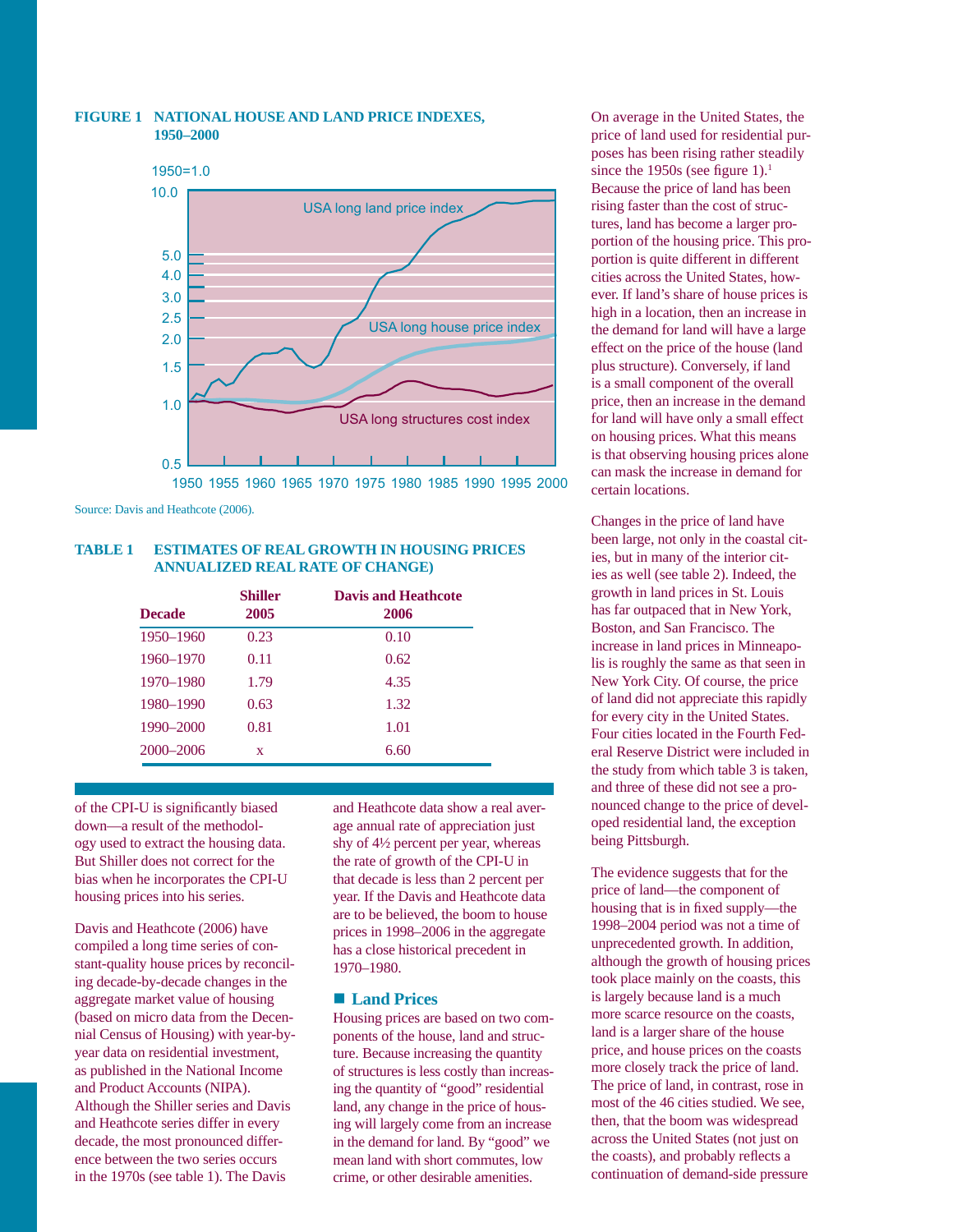#### **TABLE 2 LAND'S SHARE IN 1998 AND REAL GROWTH IN HOUSE AND LAND PRICES FROM 1999–2004**

|                                   |                    | <b>Real cumulative percent</b><br>increase, 1999–2004 |                    |
|-----------------------------------|--------------------|-------------------------------------------------------|--------------------|
|                                   | Land's share, 1998 | <b>Home values</b>                                    | <b>Land values</b> |
| <b>Coastal cities</b>             |                    |                                                       |                    |
| <b>Boston</b>                     | 0.60               | 81.2                                                  | 128.6              |
| Los Angeles                       | 0.65               | 96.9                                                  | 139.0              |
| New York City                     | 0.44               | 92.4                                                  | 192.3              |
| San Francisco                     | 0.81               | 73.5                                                  | 89.4               |
| <b>Other interior cities</b>      |                    |                                                       |                    |
| Houston                           | 0.19               | 25.4                                                  | 107.2              |
| Milwaukee                         | 0.33               | 35.5                                                  | 90.7               |
| Minneapolis/St. Paul              | 0.25               | 59.6                                                  | 190.8              |
| <b>St.</b> Louis                  | 0.12               | 34.4                                                  | 233.1              |
| <b>Fourth District cities</b>     |                    |                                                       |                    |
| Cincinnati                        | 0.34               | 20.8                                                  | 41.0               |
| Cleveland                         | 0.36               | 17.1                                                  | 33.0               |
| Columbus                          | 0.39               | 18.9                                                  | 29.6               |
| Pittsburgh                        | 0.13               | 22.8                                                  | 153.0              |
| Source: Davis and Palumbo (2006). |                    |                                                       |                    |

for housing that may have origins as early as 1950.

#### **Credit Constraints and Prices**

Any change in the ability to purchase a home, such as from innovations in the lending environment, can have a large impact on the level and volatility of housing prices. In a world where first-time home buyers face binding constraints and housing is in fixed supply, prices can vary without any changes in income. Two common constraints faced by homebuyers are that a mortgage payment cannot be any larger than a given fraction of income and that a homebuyer must put down equity in the house of no less than a certain percentage.

The best way to see the impact of a change in constraints on house prices is through a simple example using a change in the down payment requirement. Consider the case where starter homes cost \$100 and the down-payment requirement is 10 percent. Households need to save \$10 in order to purchase a home. At any point in time, there are a number of households that are working toward this objective and that will have accumulated savings ranging between \$0 and \$10. If the down-payment require-

ment is suddenly reduced to 5 percent, then all households with savings between \$5 and \$10 can afford a starter home assuming the price remains fixed at \$100. However, if more starter homes cannot be built instantaneously, and the price remains fixed at \$100, then more people will be able to purchase starter homes than the number of starter homes that are available to be purchased. Given no new starter homes are built, a requirement for the market for starter homes to clear—that is, the number of sellers of starter homes equals the number of households that can afford to buy—is that only households with savings of \$10 are able to buy a home of their own. With the required down payment set at 5 percent, the price of starter homes must rise to \$200 because 5 percent of \$200 is \$10.

As Ortalo-Magné and Rady (2006) noticed, the effects on the housing market do not end with the increase in the price of starter homes. This is because many who of those who own starter homes would have bought more expensive homes if they had not been constrained by their ability to obtain credit. As the price of their starter home increases, they enjoy capital gains; in the previous

example, the capital gains would equal  $$200 - $100 = $100$ . These capital gains enable them to trade up to a more expensive house. The fact that all owners of starter homes enjoy significant capital gains, by the same reasoning as before, pushes up the demand for, and price of, more expensive homes.

The key take-away from this reasoning is that changes to credit constraints directly map to changes in house prices when housing is in relatively fixed supply. If housing is not in relatively fixed supply, then a change in credit constraints might lead to more new housing and relatively small changes in house prices. The fact that house prices outpaced income in the coastal areas and not in the interior could very well reflect a combination of two factors: The relaxation in credit constraints that may have occurred everywhere, and the fact that new housing is relatively hard to build in many places on the coasts and is more easy to build in the so-called "fly-over" states.

## **What's Next?**

House prices may still fall in the future, but for a different reason than most analysts seem to realize. To start, the change in credit constraints discussed above will cause house prices first to rise but then to fall. The process centers around the fact that, assuming credit constraints do not change again, the price of starter homes will remain flat. New starterhome owners will therefore have little or no capital gains to use to finance the purchase of a more expensive trade-up home. The fact that these homeowners have no capital gains implies that, relative to the previous cohort of expensive-home buyers, they have relatively low down-payments to apply to the purchase of their more expensive trade-up homes. Since the equilibrium price of expensive homes is directly linked to the down-payment, low down payments (relative to the previous set of expensive-home buyers) will drive down the price of these homes. Second, private mortgage originators have announced substantial changes to their subprime variable-rate mortgage programs, which are likely to result